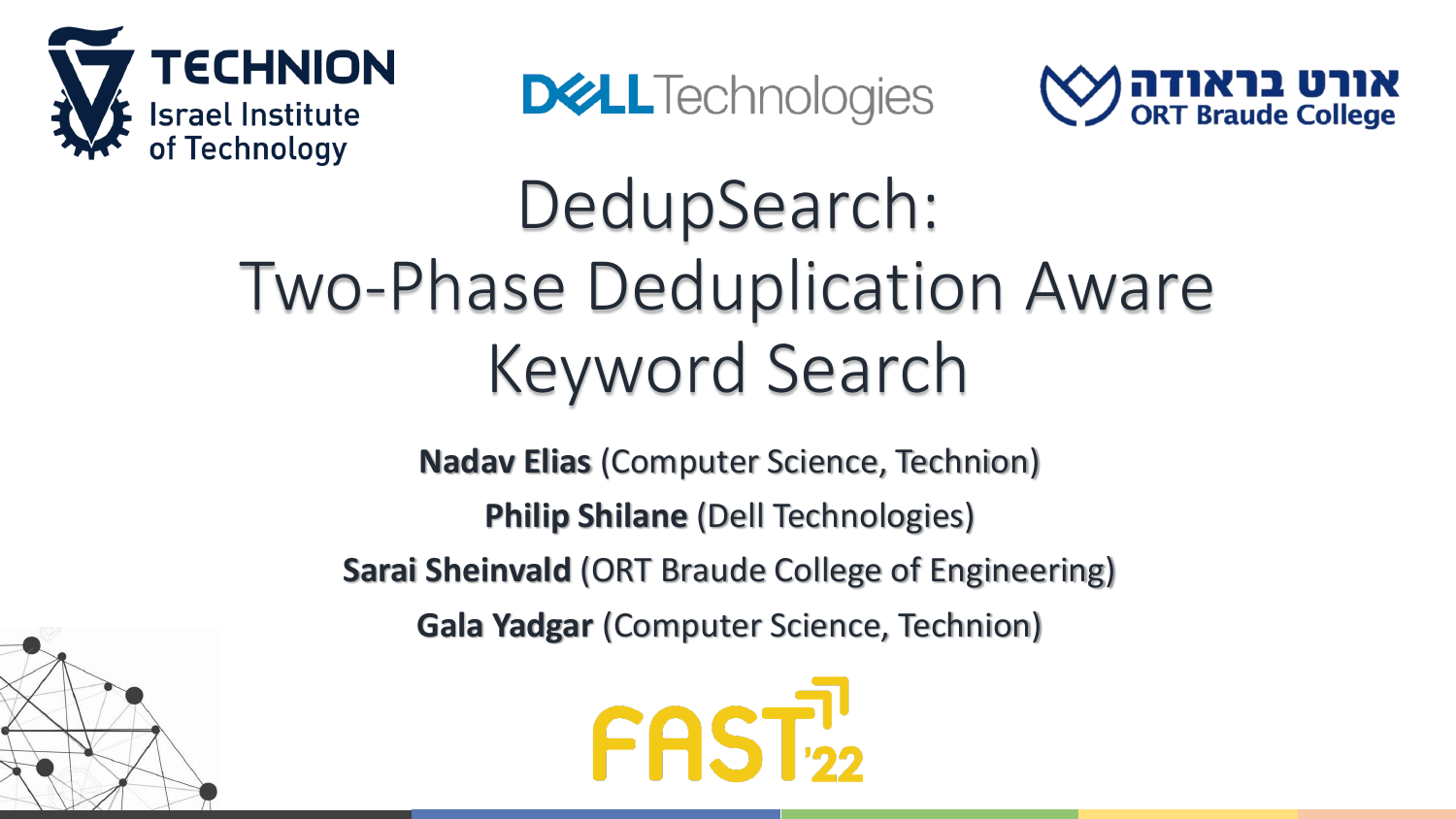### Reminder: Deduplication

• Fingerprints

Cryptographic hash of block content Low collision probability

• File recipe stores the list of fingerprints of a file







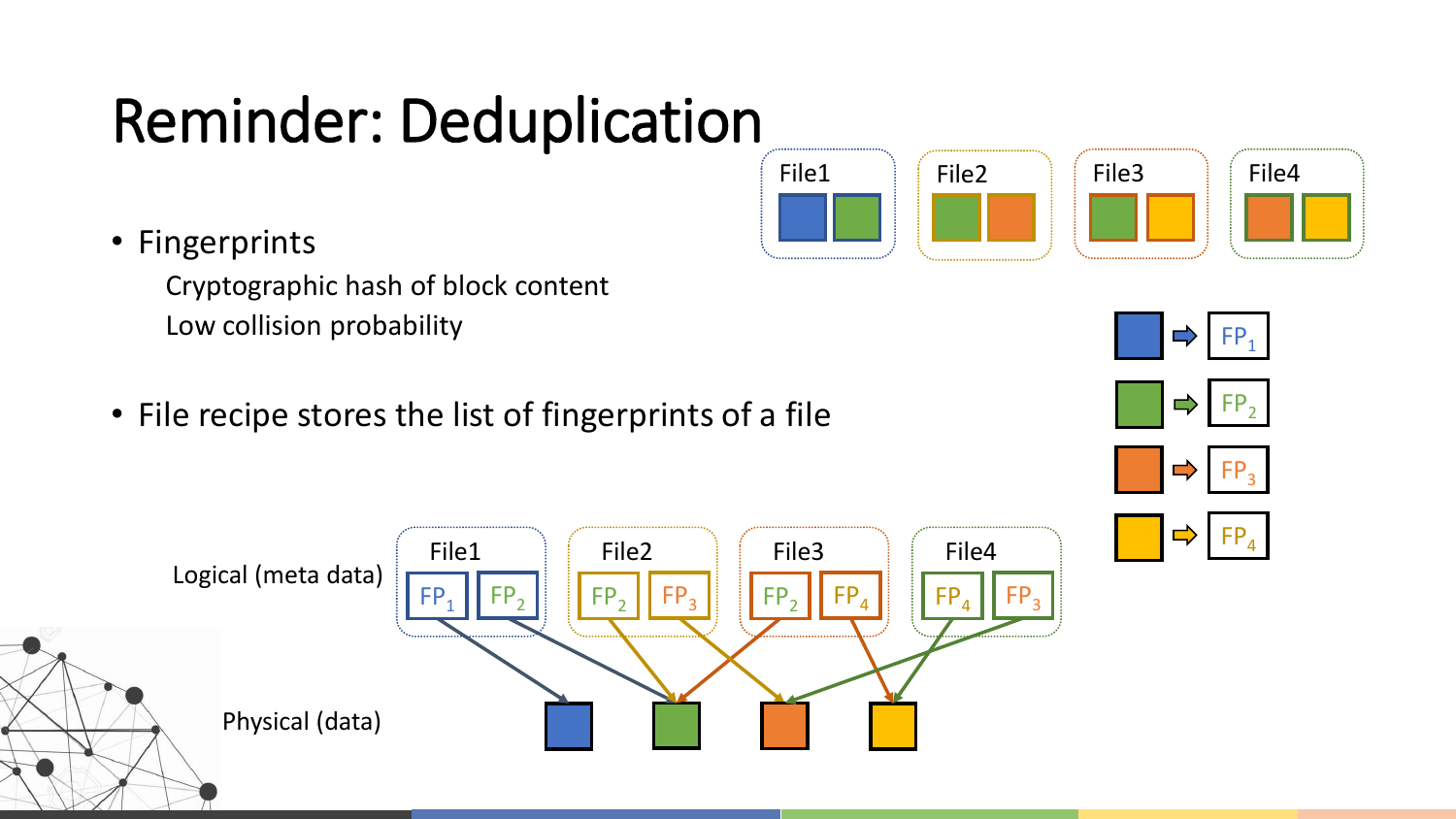### Motivation



Deduplication is everywhere



Rethink storage functions



Specifically, a search for a byte string

- Find a document containing particular terms
- Machine learning preprocessing
- Offline: no index

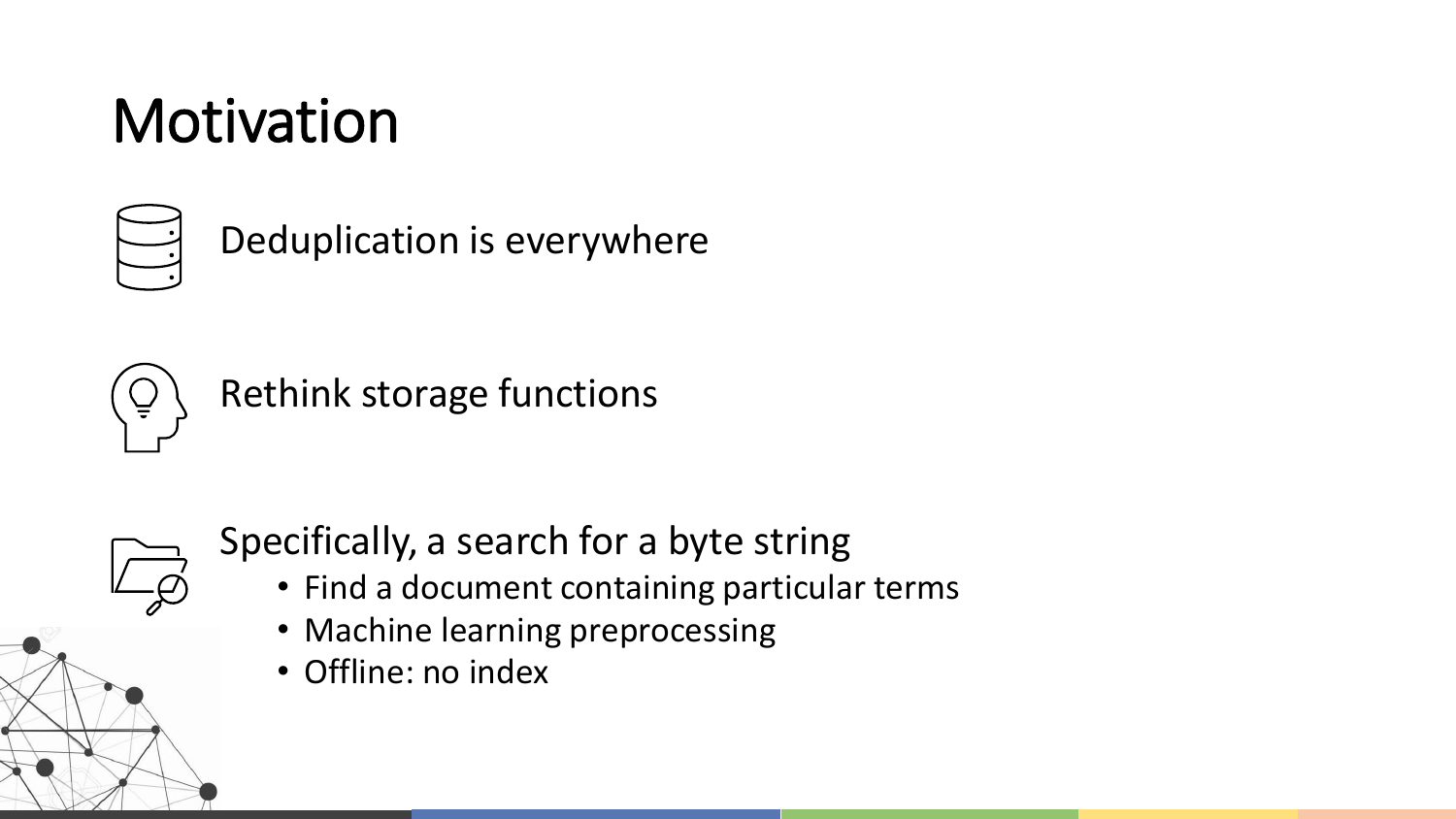### *Naïve* Search



- Scan each files' chunks in order
	- 8 chunk reads
- Chunks are processed multiple times **IÇ**
- Random access **IQ**
- Entire containers might be fetched several times **IQ**

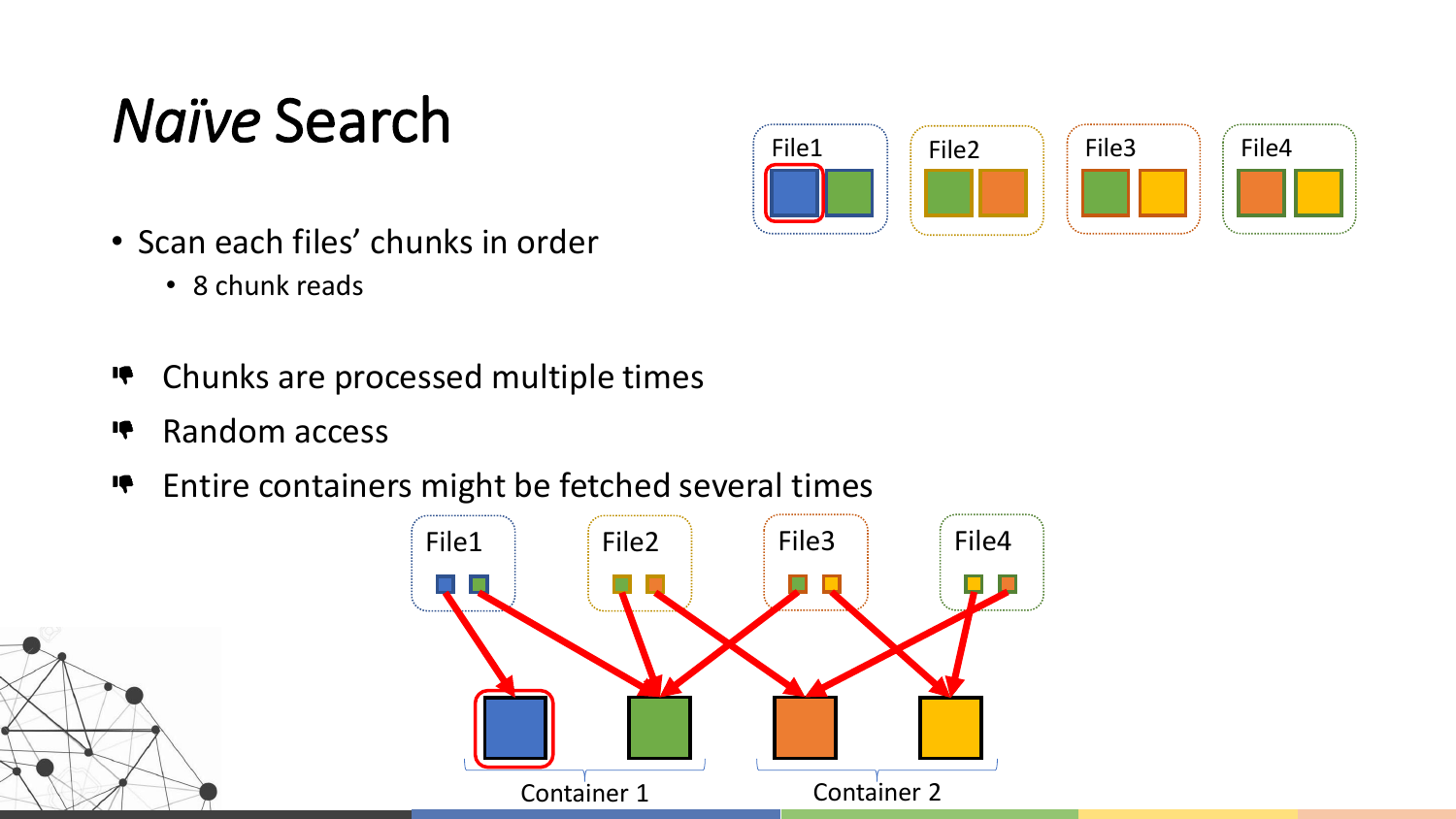## DedupSearch

- Physical phase
	- Search in the physical data
	- 4 chunks read
- Logical phase
	- Use recipe to match search results and files

#### Intermediate Results (by fingerprint)





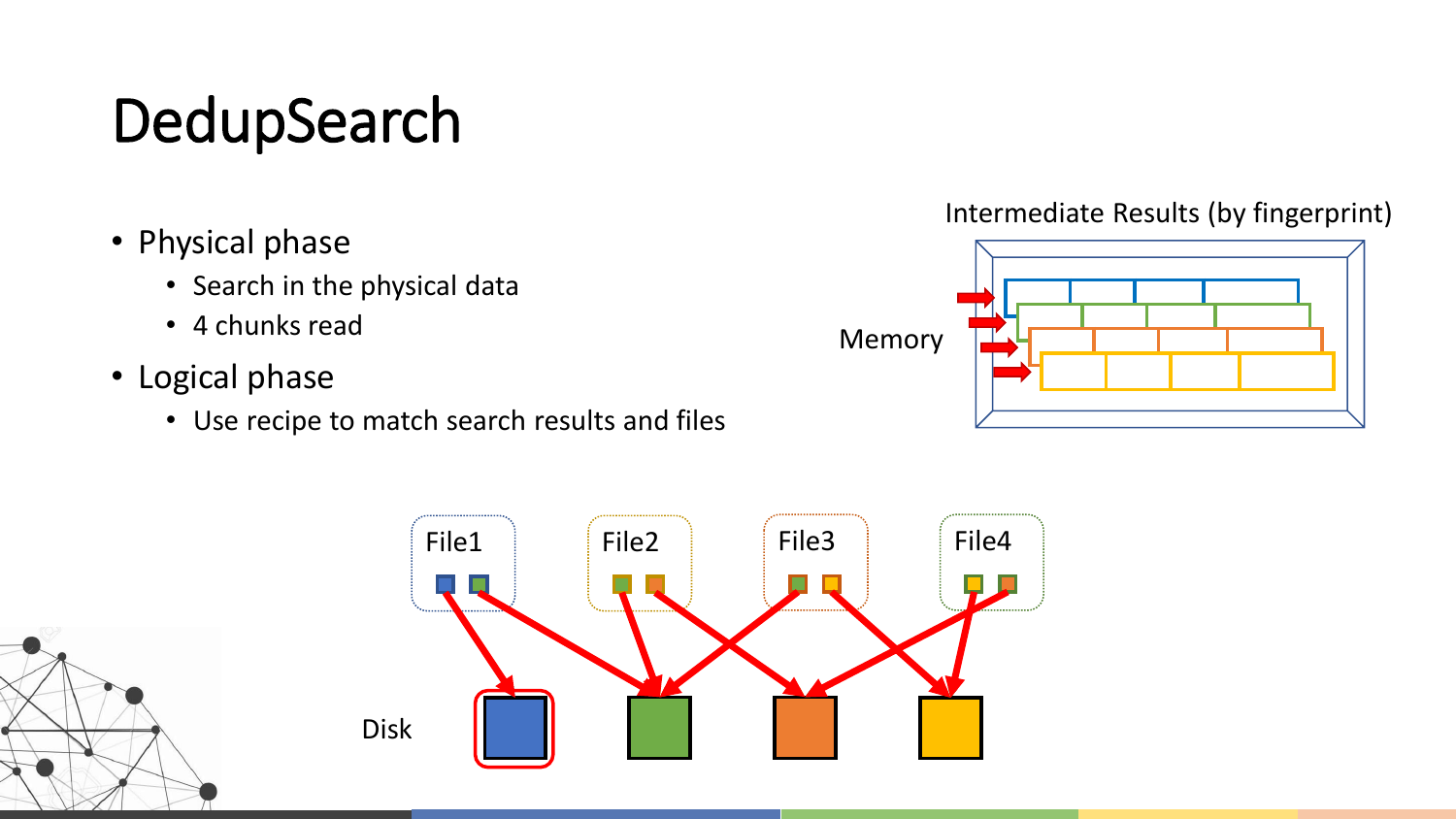# Challenges

Keyword: "DEDUP"

| $\cdots$ |  |  |  |  |  | $\bullet\bullet\bullet$ |
|----------|--|--|--|--|--|-------------------------|
|----------|--|--|--|--|--|-------------------------|

#### **Keyword split**

- Search also prefixes and suffixes
- *Aho-Corasick, 1975*

#### **Tiny results**

- What about "TASTE"?
	- 12% of text letters are "E"
	- 9% of text letters are "T"



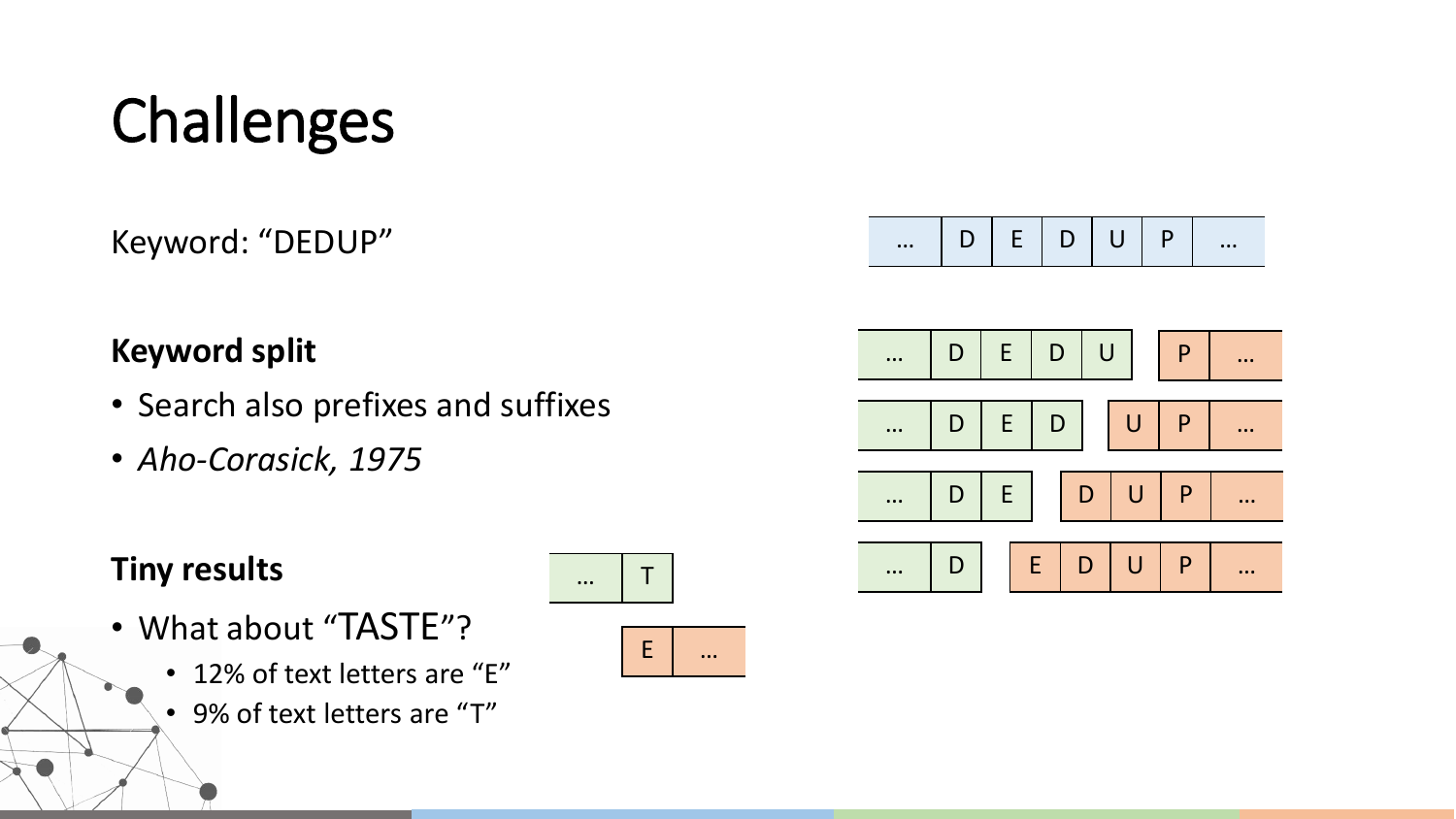## Physical Phase

- 1. Read chunks
- 2. Search keyword in chunk

parallel threads

#### Problem: tiny prefix/suffix  $\rightarrow$  huge in-memory index



#### Memory

![](_page_6_Figure_7.jpeg)

![](_page_6_Figure_8.jpeg)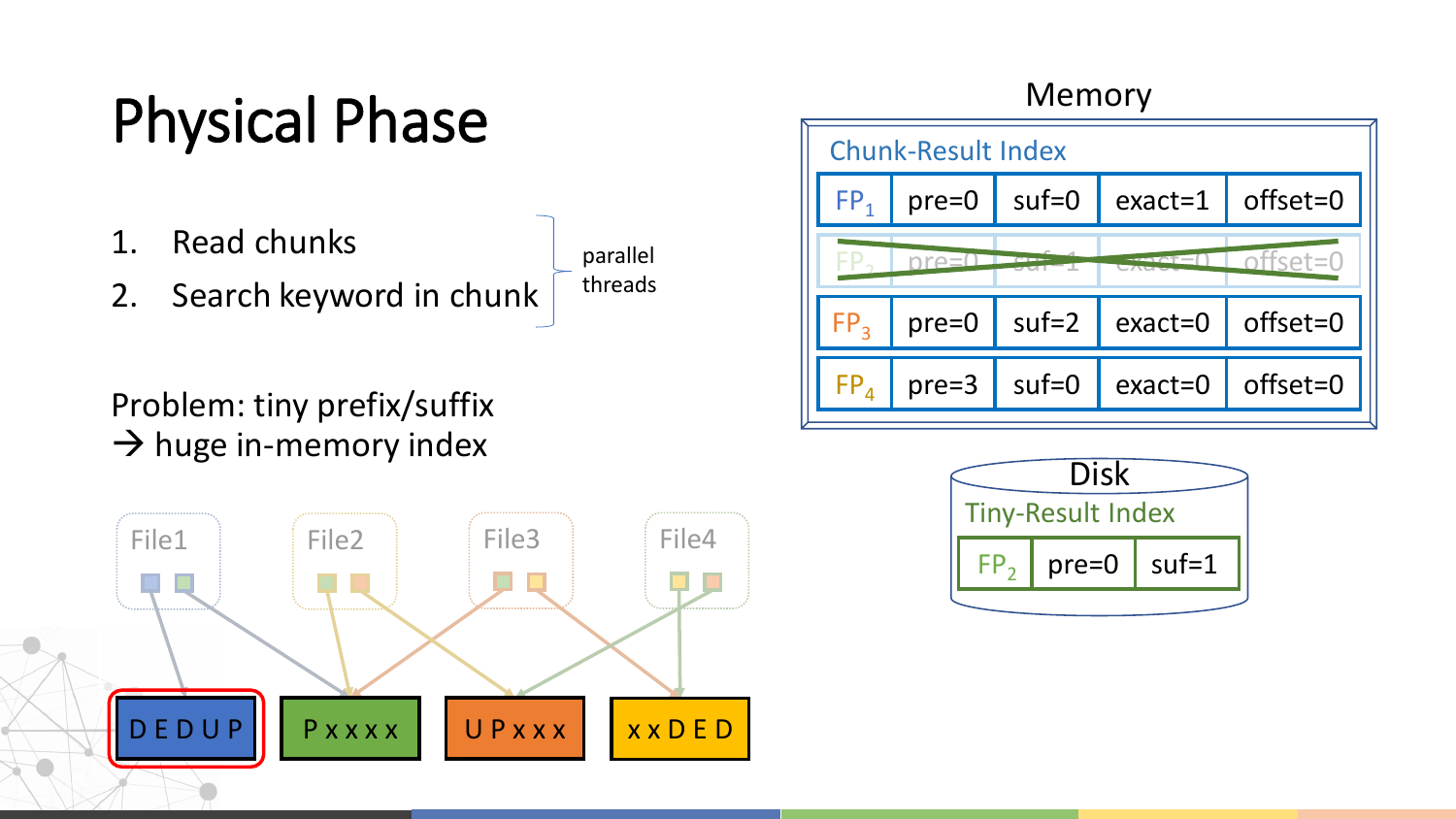## Logical Phase

- 1. Read recipe
- 2. Fetch chunk-result object
- 3. Collect matches
	- including tiny-result fetch

![](_page_7_Figure_5.jpeg)

#### Memory

![](_page_7_Figure_7.jpeg)

![](_page_7_Figure_8.jpeg)

![](_page_7_Figure_9.jpeg)

output: File1: offset=0 File4: offset=2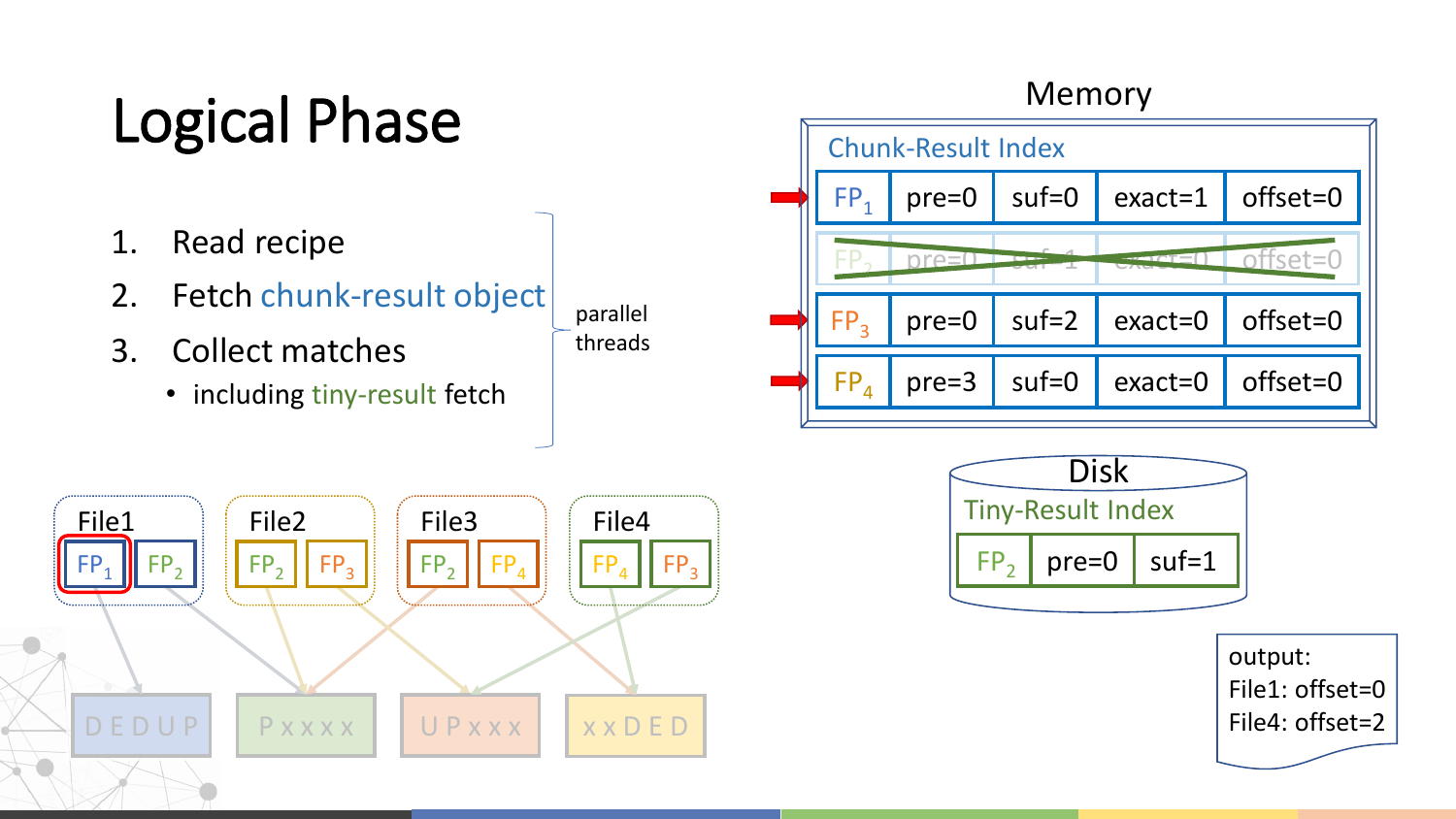## Logical Phase

- 1. Read recipe
- 2. Fetch chunk-result object
- 3. Collect matches
	- including tiny-result fetch

#### Memory

![](_page_8_Figure_6.jpeg)

![](_page_8_Figure_7.jpeg)

parallel threads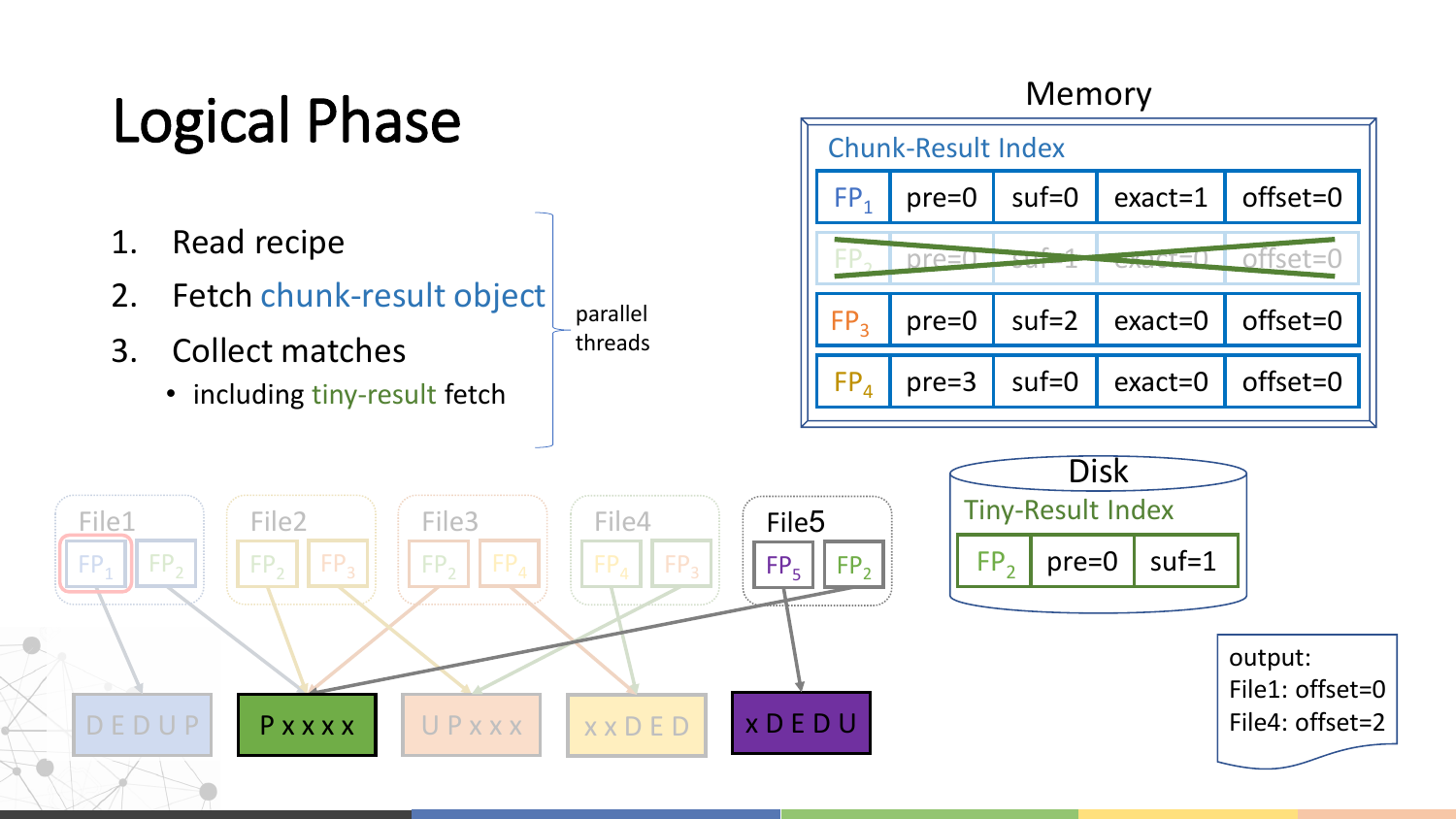### Experimental Setup

| Dataset                            | Backups # | Logical<br>Size | Physical<br>Size | Recipe<br>Size | Physical<br>Logical |
|------------------------------------|-----------|-----------------|------------------|----------------|---------------------|
| WIKIPEDIA<br>The Free Encyclopedia | 41        | 2.59 TB         | 0.84 TB          | 12 GB          | 32.8%               |
| Linux <sup>®</sup>                 | 408       | 204 GB          | 15 GB            | 2 GB           | 7.4 %               |

See paper for: up to 37 VM backups, up to 2703 Linux backups, up to 41 Wikipedia backups, up to 128 concurrent searches Implemention based on *Destor, M. Fu. FAST 15.*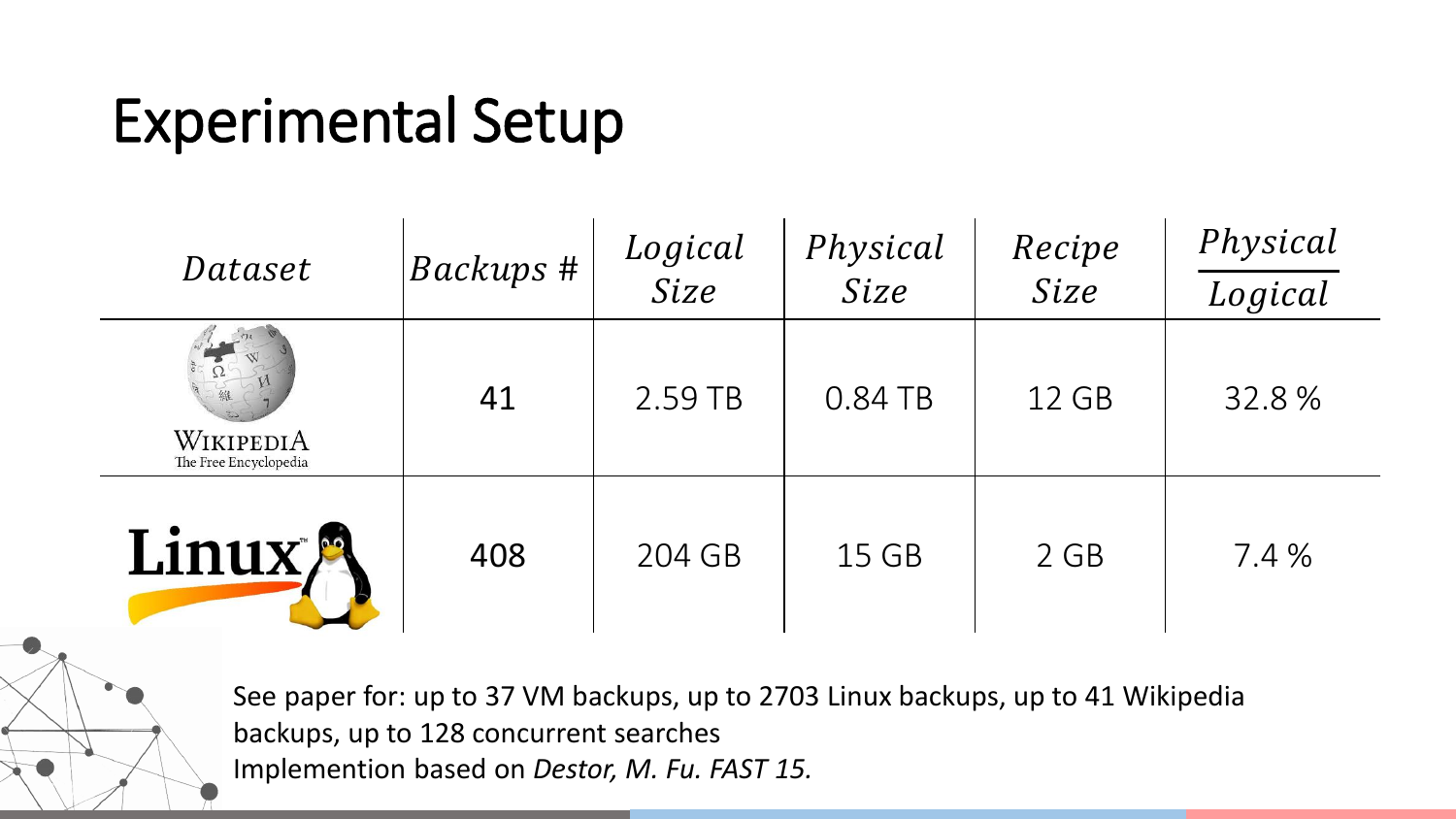![](_page_10_Figure_0.jpeg)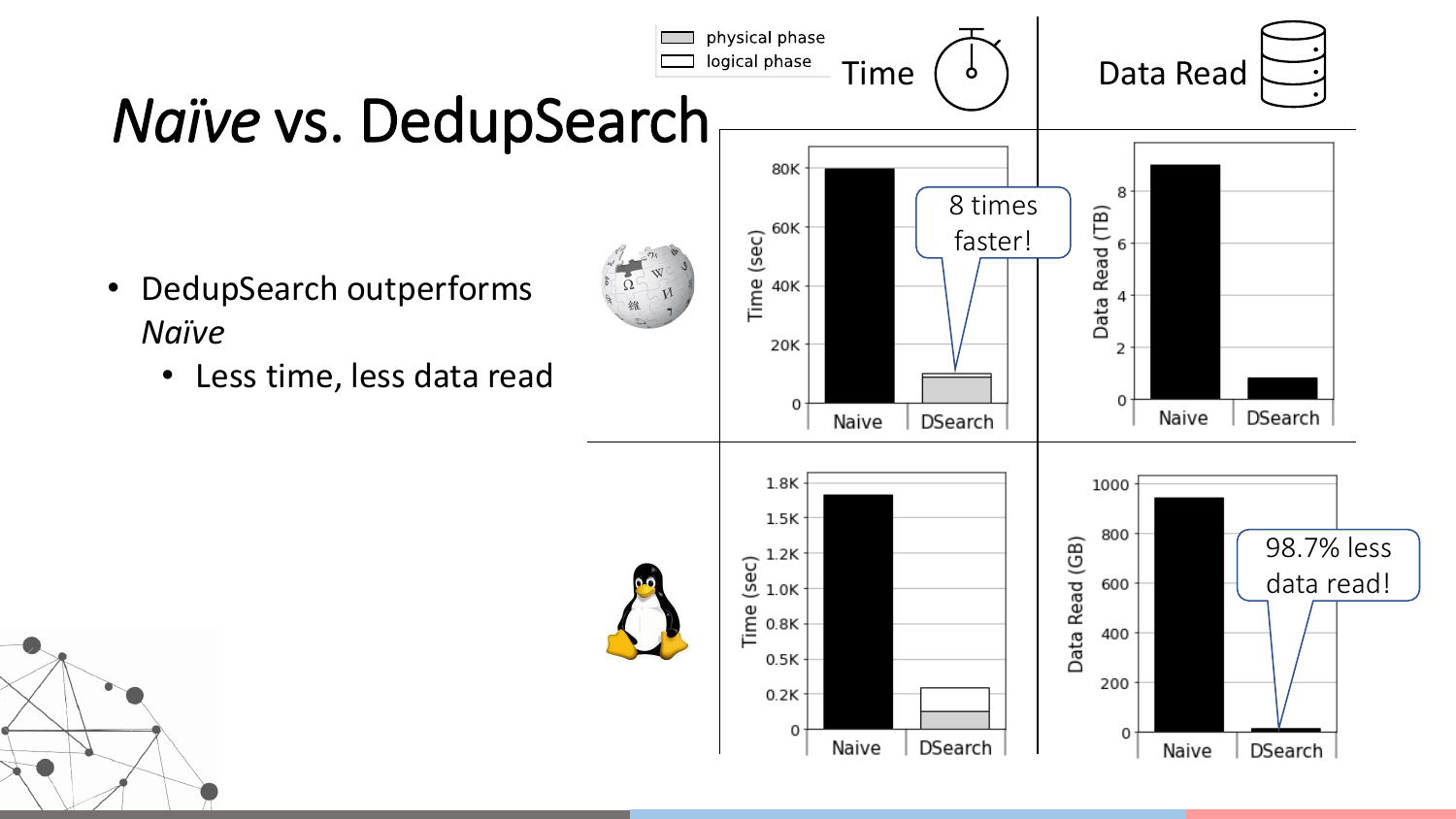### Database size

- Most intermediate results are tiny
- Little use of tiny

| Dataset         | Results # | matches<br>split | Tiny (disk)<br>accesses |
|-----------------|-----------|------------------|-------------------------|
| Linux $(204GB)$ | 120K      | 228              | 197                     |
| Wiki<br>(2.59)  | 2.34M     | 1170             | 1780                    |

![](_page_11_Figure_4.jpeg)